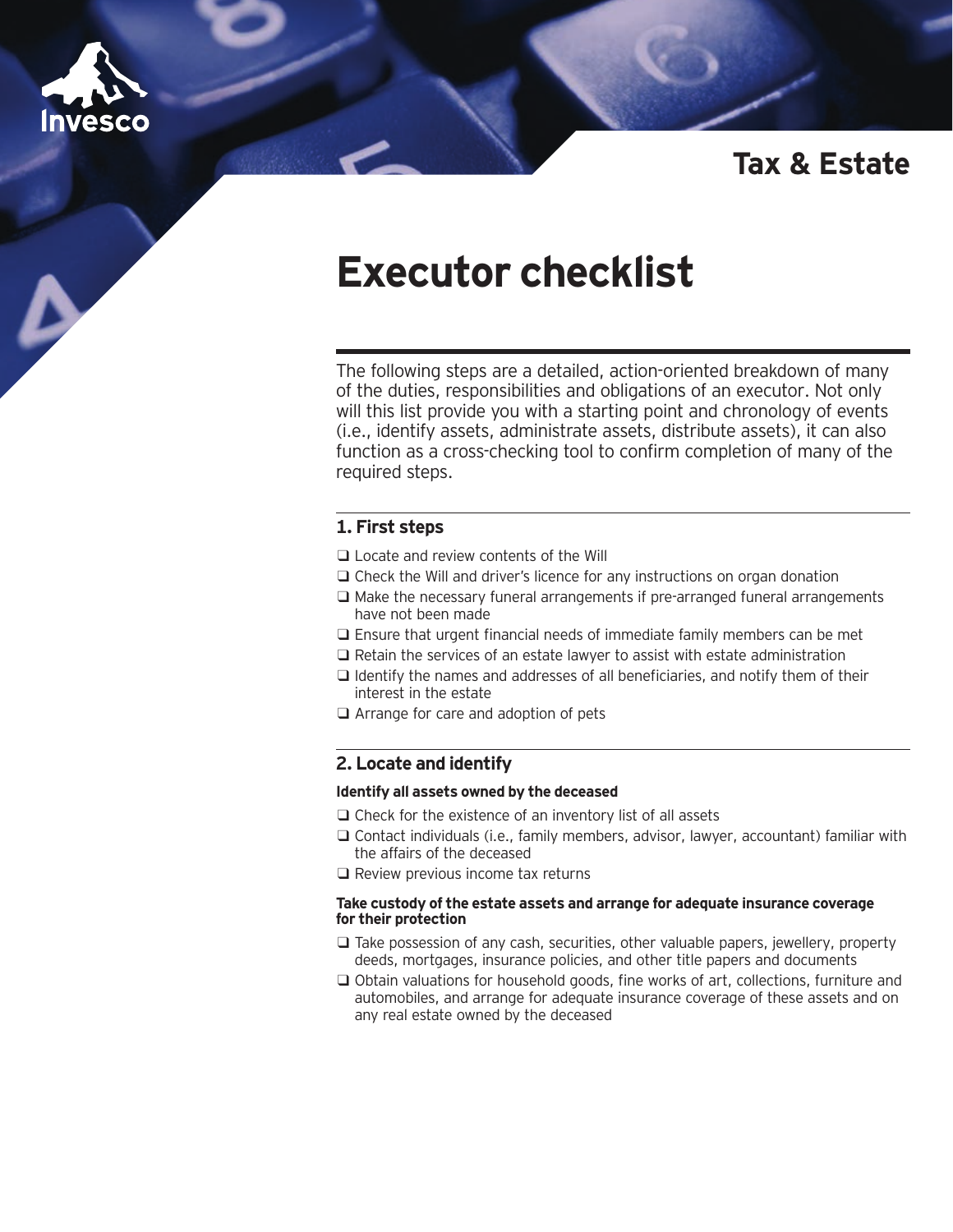#### **Notify banks, other financial institutions and other entities where deceased had dealings**

- ❑ Contact Canada/Quebec Pension Plan to cancel pension benefits and apply for death benefits
- ❑ Contact Employment and Social Development Canada to cancel Old Age Security benefits
- □ Cancel outstanding credit card accounts, and return Social Insurance card, passport, driver's licence and health insurance cards
- ❑ Cancel pending newspaper and magazine subscriptions, telephone, cable TV, internet, club memberships and other such services (i.e., grass-cutting and snowremoval services)
- ❑ Determine cash on deposit at banks, trust companies, credit unions and other depositories. Close and transfer accounts held exclusively in the deceased's name
- ❑ Ascertain the current value and purchase price for each specific security held in all non-registered investment accounts (including joint accounts), as well as the plan value of all registered retirement savings plans/registered retirement income funds, locked-in plans and tax-free savings plans. These values may be required for income tax purposes. Re-register all non-registered investments that form part of the estate in the name of the estate
- ❑ Record details of any insurance policy on the life of the deceased
- ❑ Contact employer to see if any salary and other benefits, such as sick leave, are owing and what death benefits may be expected
- ❑ If the deceased was a member of the Canadian Armed Forces, contact Veterans Affairs Canada to determine potential for benefits
- ❑ Obtain full particulars on any annuity contracts, and determine whether any guaranteed periods are still in force. Check the details of any pension plan to see if any future payments may be made to other family members or the estate
- ❑ Check to see whether there are any outstanding loans, mortgages, taxes or other interest on any real estate owned by the deceased, and obtain written valuation from a qualified real estate appraiser as required
- ❑ Review any buy-sell agreements and shareholder agreements associated with a business interest, and obtain proper valuation of the business interest
- ❑ Identify all "digital assets," such as websites, social media accounts and e-mail addresses. The concept of digital assets is new to estate planning, and therefore the executor should take a broad approach in determining what digital assets should be included in the estate

## **3. Secure and safeguard assets**

- ❑ Open an estate bank account to deposit income and proceeds from the realization of estate assets, as well as to pay any estate expenses
- ❑ Prepare an inventory of estate assets and liabilities
- ❑ Consult a lawyer to see if the Will needs to be probated
- ❑ Determine whether any active business should be continued or wound up
- ❑ Advertise for creditors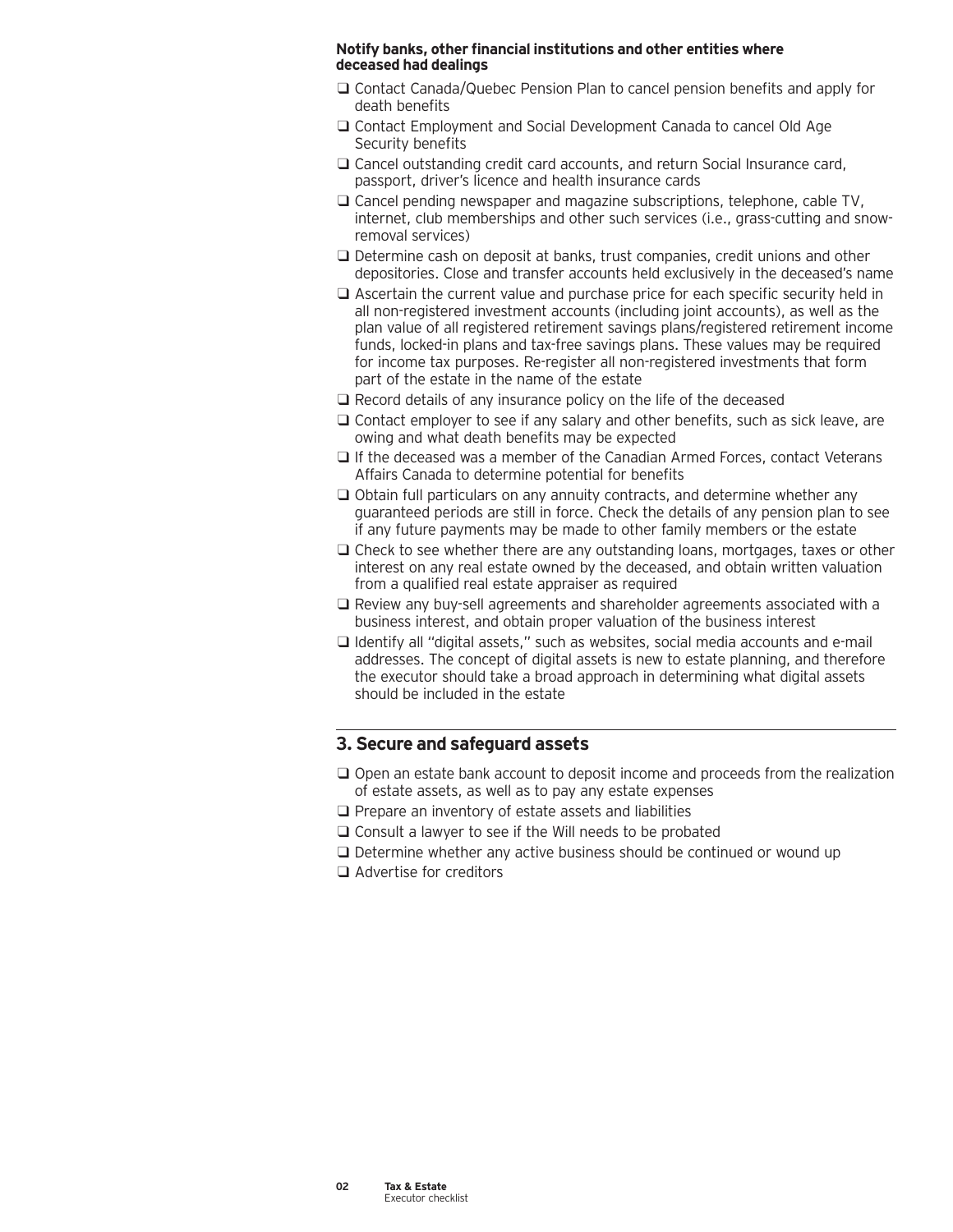# **4. Administration of estate assets**

- ❑ Review the Will, and discuss with a lawyer, advisor and/or accountant to see if steps can be taken to maximize the value of the estate
- ❑ Determine which assets are to be transferred to beneficiaries in-kind, convert remaining assets to cash and deposit to an estate account
- ❑ Consult a lawyer, accountant and/or advisor to discuss appropriate investments of surplus cash until the estate is finalized
- ❑ Ensure that all valid debts of the estate are properly settled, and obtain receipts for all amounts paid
- ❑ File an income tax return for the year of death and for any prior years in which a return was not filed
- ❑ Obtain tax clearance certificate from Canada Revenue Agency
- ❑ Prepare an interim release, and make interim distribution to beneficiaries if appropriate

# **5. Distribution of estate assets**

- ❑ Secure final releases from estate beneficiaries prior to distribution
- ❑ Distribute personal items as instructed in the Will, and obtain receipts
- ❑ Pay legacies and transfer bequests as provided in the Will, and obtain receipts
- ❑ Establish trusts as directed by the Will, and invest the trust assets accordingly
- ❑ Distribute any remaining balances to residual beneficiaries in accordance with the Will
- ❑ Prepare an account of all assets, liabilities, expenses and distribution of estate assets, and present it to the beneficiaries for approval. Discharge or submit the account to court for a formal approval
- ❑ Close the estate account once the estate is settled